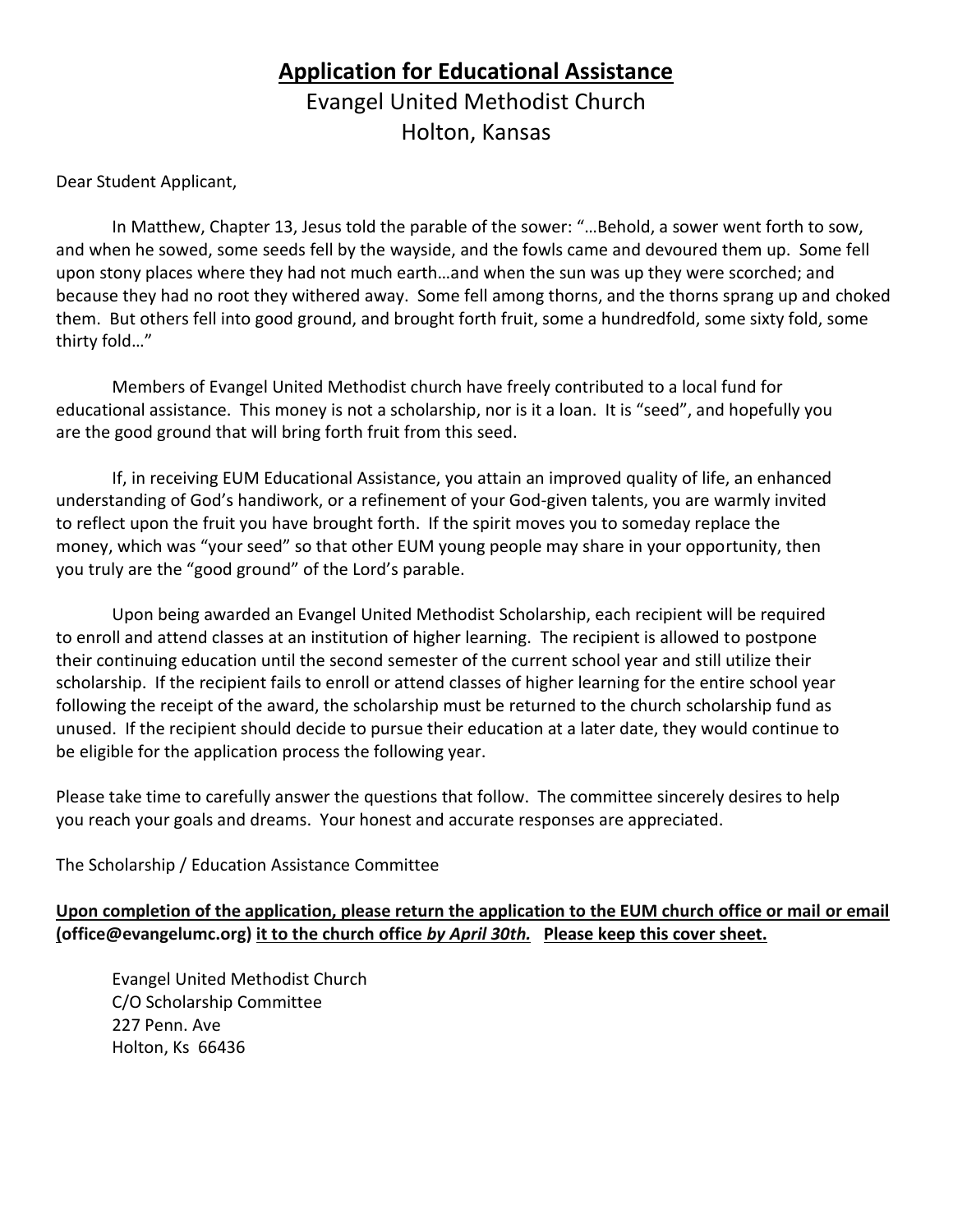## General Information: (Please fill out this form in ink or typed)

| <b>Church Life</b>                                                                                              |  |
|-----------------------------------------------------------------------------------------------------------------|--|
| Briefly relate your history of participation in the programs and activities of Evangel United Methodist Church: |  |
|                                                                                                                 |  |
|                                                                                                                 |  |
|                                                                                                                 |  |

How are you currently or planning on participating in church/campus ministry to grow in your spiritual life during college?

#### **Financial Need**

A. What percent of your educational costs will be paid by your parents or guardian?

B. What was your family's gross adjusted income (IRS form 1040) last year?

\_\_\_\_\_ Under \$15,000  $\frac{1}{2}$ \$15,000 to \$25,000  $\frac{1}{2}$ \$25,000 to \$35,000

\$35,000 to \$45,000 \$45,000 to \$60,000 \_\_\_\_\_\_\_\_\_Over \$60,000